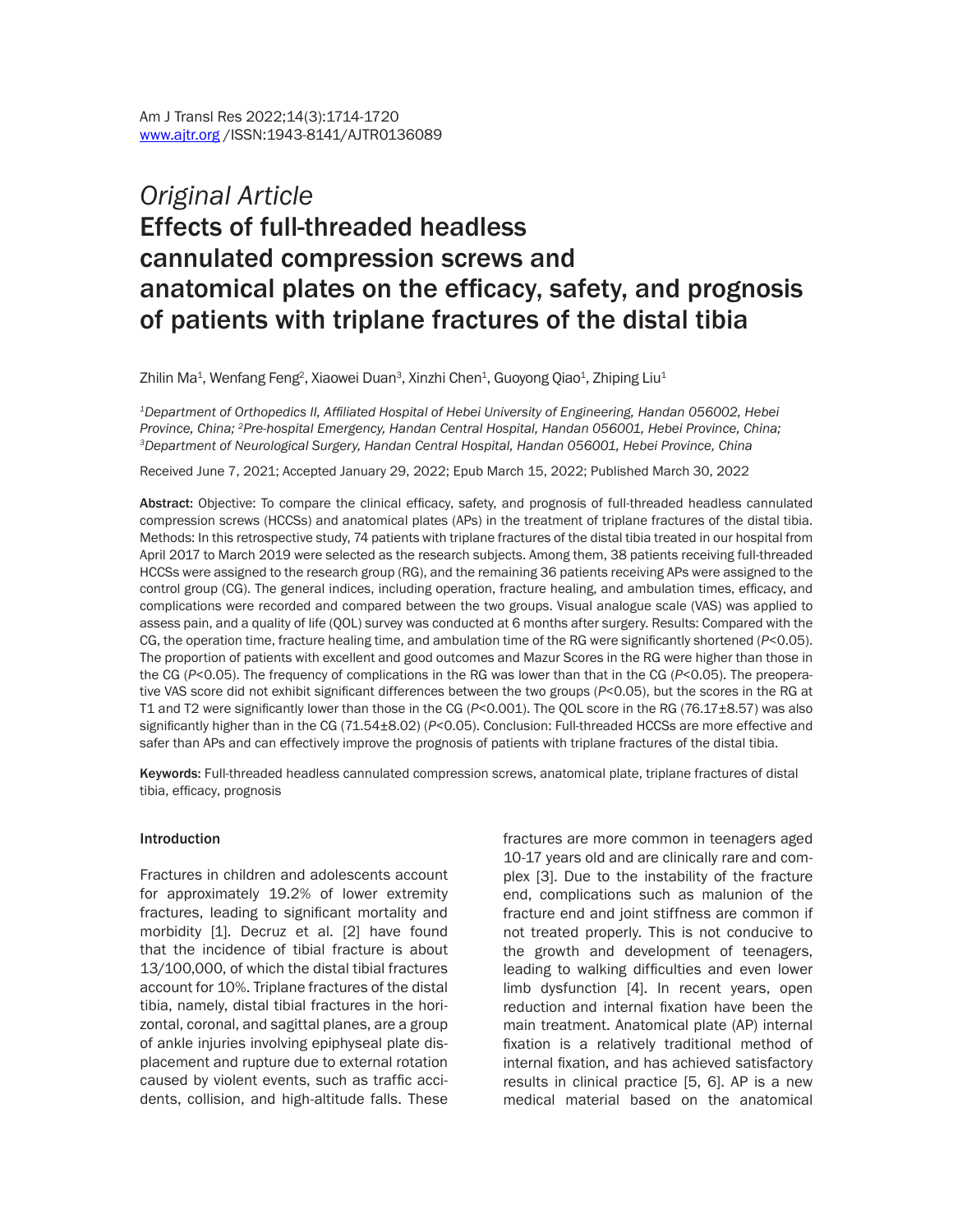structure of joints, but there are still many deficiencies due to severe surgical trauma [7]. Since the triplane fractures of the distal tibia occur in the metaphysis of the distal tibia, which is not fully matured, minimization of epiphyseal injury should be considered in the selection of treatment method [8]. Fullthreaded headless cannulated compression screws (HCCSs) are an emerging minimally invasive surgical method that can be guided by precise positioning to avoid damage to surrounding tissues [9]. Compared with tension band steel wire fixation and partially threaded cannulated screws, full-threaded HCCSs are a more effective and less painful method for the treatment of medial malleolus fractures [10]. However, there are currently few reports on the use of full-threaded HCCSs in the treatment of triplane fractures of the distal tibia, thus it is impossible to accurately judge its effectiveness in the treatment of these fractures. This study compared the value of two different treatment methods, full-threaded HCCSs and APs, in the treatment of triplane fractures of the distal tibia to guide future clinical treatment of these fractures.

### Materials and methods

## *Clinical data*

A total of 74 patients with triplane fractures of the distal tibia treated in our hospital from April 2017 to August 2021 were retrospectively enrolled as the research subjects. Among them, 38 patients receiving full-threaded HCCSs (Cat. No 03.226.000, Depuy synthes, US) were assigned to the research group (RG), and the remaining 36 patients receiving APs (LCP Metaphyseal Plates 3.5, Depuy synthes, US) were assigned to the control group (CG). This study was approved by the Medical Ethics Committee of Affiliated Hospital of Hebei University of Engineering (approval number 2020[J]001-14).

#### *Inclusion and exclusion criteria*

Inclusion criteria: patients with a clear history of trauma and clinical manifestations of a fracture diagnosed as the triplane fracture of the distal tibia by imaging. Exclusion criteria: patients with pathological fractures; patients who had received fixation treatment before participating in the study; patients with low compliance with treatment; patients with surgical intolerance; patients with incomplete clinicopathological data; or patients who transferred from other hospitals.

## *Methods*

Patients in the RG received the full-threaded HCCS fixation. After anesthesia, patients in the RG were placed in the supine position. An incision was made with the fracture end as the center, and the incision length extended to the ankle joint cavity to clean the fracture end and flush the joint cavity. The fracture was then examined under MRI (Somatom Force; Siemens Healthineers, German) and the position was temporarily maintained with 3-4 Kirschner wires. After fluoroscopy confirmation, a screw channel was established along the Kirshner wire position with a hollow drill. Next, a headless compression full-thread cannulated screw of appropriate length was selected and implanted along the guide wire to confirm the screw position, and the incision was sutured after confirming no loosening or displacement.

Patients in the CG were treated with the AP internal fixation. If the fracture displacement was not obvious, or after manual reduction, the position of the fracture end could be maintained by plaster, splint, continuous traction or other treatments until the fracture healed, and conservative treatment could be considered; but the possible complications caused by conservative treatment must be considered. An incision was made at the fracture site and extended to fully expose the fracture end. Then, the periosteum was removed, the anatomical structure was determined, and a steel plate of appropriate length was selected for fixation. All patients were given symptomatic treatment such as ibuprofen (B12200000028, Sino-American Tianjin SmithKline & French Laboratories) and aspirin (CAS No.: 50-78-2, Hubei Nordina Biotechnology Co., Ltd.) after surgery.

## *Outcome measures*

The general indices, such as operation time, fracture healing time, and ambulation time, were compared between the two groups of patients. Efficacy evaluation: according to the patients' fracture healing status, the treatment outcomes were divided into three grades: excellent, good, and poor. Excellent was defined as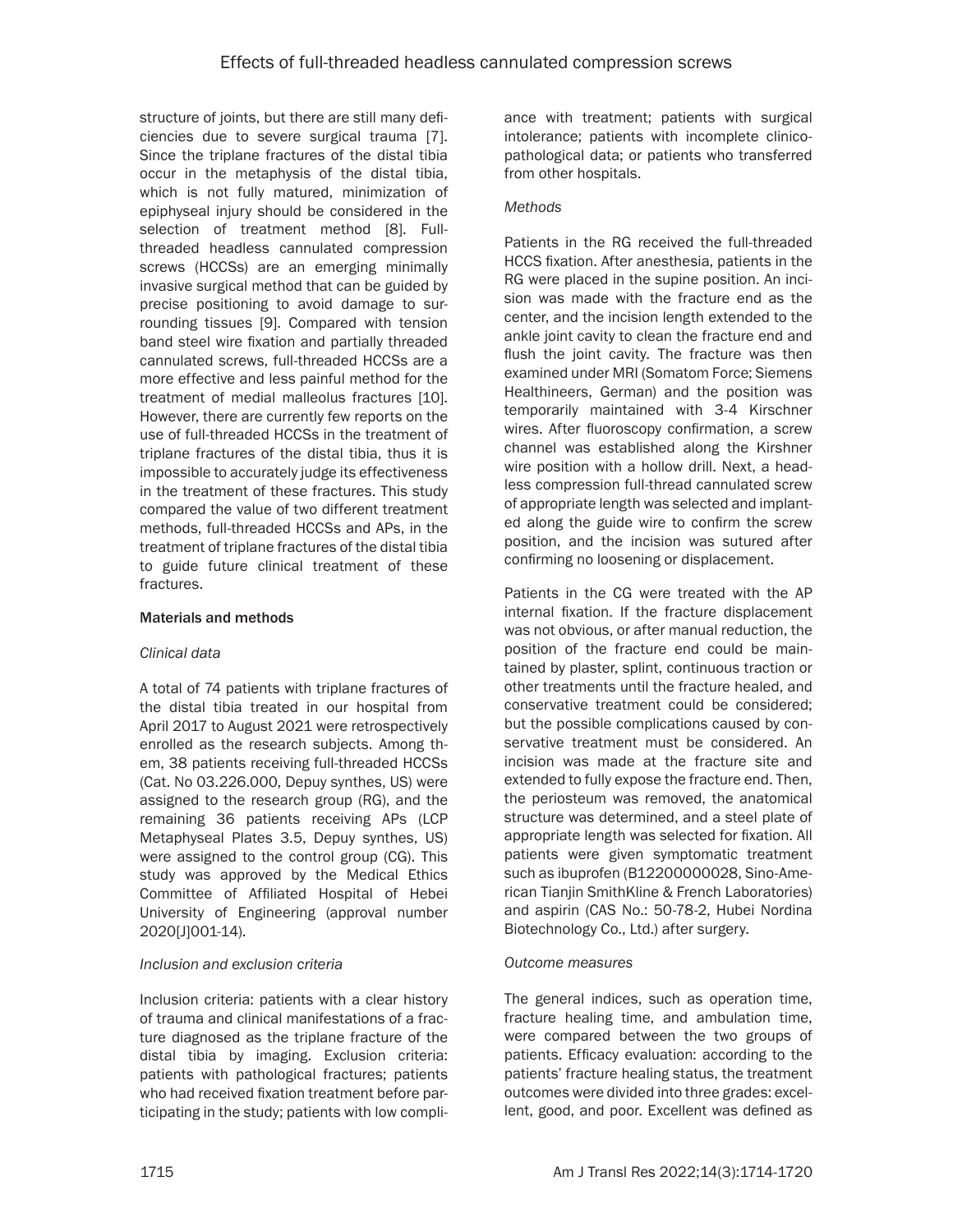|                 | Pain (50)    | Mobility (30)                  | Walking<br>status (20) |
|-----------------|--------------|--------------------------------|------------------------|
| Excellent (>92) | None         | Freely                         | Normal                 |
| Good (85-92)    | Mild         | Unable to exercise strenuously | Normal                 |
| Fair (65-84)    | When moving  | Need external help             | Slow                   |
| Poor $(< 65)$   | All the time | Unable to move                 | Limp                   |

Table 1. Mazur scoring criteria (points)

| General data                   | RG (n=38)     | $CG (n=36)$     | t or $x^2$ | P           |
|--------------------------------|---------------|-----------------|------------|-------------|
| Age (years old)                |               |                 |            | 0.866 0.390 |
| Gender                         |               |                 |            | 0.452 0.501 |
| Male                           | 23 (60.53)    | 19 (52.78)      |            |             |
| Female                         | 15 (39.47)    | 17 (47.22)      |            |             |
| Fracture site                  |               |                 |            | 0.542 0.462 |
| Left lower limb                | 20 (52.63)    | 22 (61.11)      |            |             |
| Right lower limb               | 18 (47.37)    | 14 (38.89)      |            |             |
| Cause of injury                |               |                 |            | 0.892 0.640 |
| Car accident injury            | 18 (47.37)    | 21 (58.33)      |            |             |
| High falling injury            | 8(21.05)      | 6(16.67)        |            |             |
| Sports related injury          | 12 (31.58)    | 9(25.00)        |            |             |
| Time for medical treatment (h) | $1.56 + 0.48$ | $1.44 \pm 0.41$ | 1.153      | 0.253       |
| Educational degree             |               |                 | 0.467      | 0.509       |
| Below junior high school       | 13 (34.21)    | 15 (41.67)      |            |             |
| Junior high school or above    | 25 (65.79)    | 21 (58.33)      |            |             |
| Place of residence             |               |                 |            | 1.130 0.288 |
| Urban                          | 23 (60.53)    | 26 (72.22)      |            |             |
| Rural                          | 15 (39.47)    | 10 (27.78)      |            |             |

symptom disappearance, such as pain and swelling at the fracture site, well-recovered joint function, and normal joint structure on the MRI examination. Good was defined as significant improvement in symptoms and joint function, normal joint structure on the MRI examination, and a difference of less than 1 cm between the length of the affected limb and the healthy limb. Poor was defined as poor healing at the fracture site and a length difference of more than 1.5 cm between the affected limb and the healthy limb on the MRI examination. The percent of excellent and good outcomes was defined as (excellent  $+$  good)/total  $×100%$ . Ankle function recovery and symptoms were scored with the Mazur Scoring System which is shown in Table 1. It is a new personal classification. The incidence of complications was compared between the two groups. Pain: visual analogue score (VAS) was used to score the patients before treatment (T0), 3 days after

treatment (T1), and 7 days after treatment (T2). A lower score indicates a milder pain. The quality of life (QOL) score, covering physical functioning, social functioning, mental health, vitality, and bodily pain, was performed at 6 months after discharge. A higher score indicates a better prognosis.

#### *Statistical methods*

SPSS 24.0 (Yuchuang Network Technology Co., Ltd., Shanghai, China) was used in this study to analyze the results, and all graphical results were plotted using Graphpad 5. The counting data were expressed in the form of percentage (%), and the intergroup comparisons were performed by *Chi*square test. The measurement data were expressed in the form of mean  $±$  standard deviation (mean  $\pm$  SD), and the intergroup comparisons were conducted by t-test. Multi-time point comparisons were performed by

repeated measures ANOVA, and the post-hoc analysis was done by Bonferroni test. *P*<0.05 indicated that the difference was statistically significant.

#### **Results**

### *Comparison of general data*

There was no significant difference in the clinical data between the two groups of patients in terms of age, gender, fracture site, cause of injury, time for medical treatment, educational level, and place of residence (*P*>0.05) (Table 2).

#### *Comparison of general indices*

The comparison of general indices showed that the operation time, fracture healing time, and ambulation time of the patients in the RG were significantly shorter than those in the CG (*P*<0.05) (Table 3).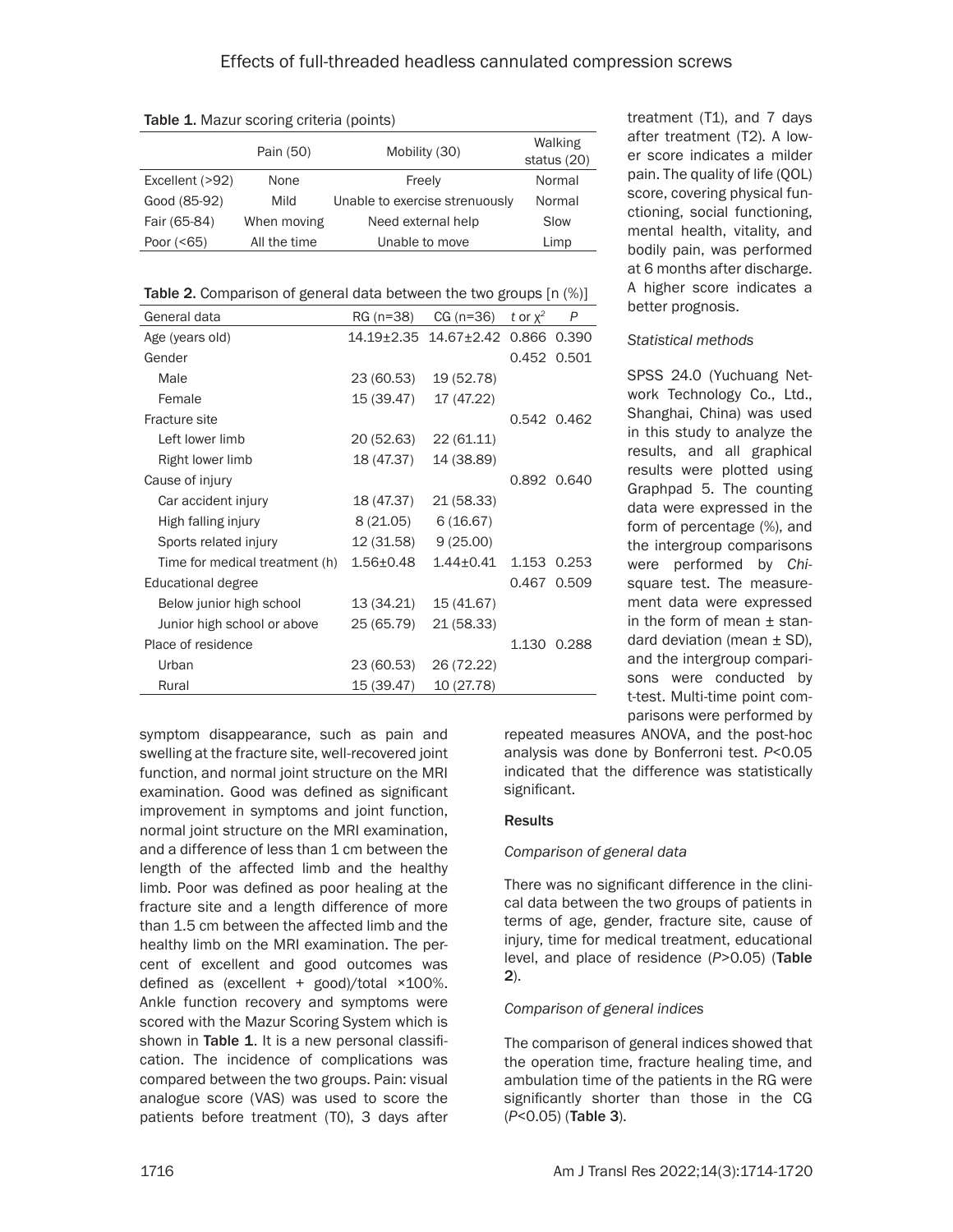Table 3. Comparison of general indices between the two groups

| General indices               | RG (n=38)      | $CG (n=36)$                           |              |  |
|-------------------------------|----------------|---------------------------------------|--------------|--|
| Operation time (min)          |                | 83.63±15.46 102.35±18.24 4.771 < 0.01 |              |  |
| Fracture healing time (weeks) | $12.71 + 2.06$ | $15.32 + 2.28$                        | 5.172 < 0.01 |  |
| Ambulation time (weeks)       | $10.87 + 2.55$ | 12.15+2.63 2.126 0.037                |              |  |



Figure 1. Comparison of VAS scores at different time points between the two groups.  $***P<0.001$ , time points between the two groups. ###*<sup>P</sup>*<0.001, &&&*<sup>P</sup>*<0.001, compared with T0 within same group; \*\*\**<sup>P</sup>*<0.001, compared between two groups at the same time point.

## *Comparison of pain score (VAS)*

There was no significant difference in the VAS score between the two groups at T0, but the VAS scores at T1 and T2 in the RG were significantly lower than those in the CG (*P*<0.001). The VAS score was the highest at T0, decreased at T1, and the lowest at T2 (*P*<0.001) (Figure  $1$ ).

#### *Comparison of clinical efficacy*

The comparison of treatment outcome revealed that the percentage of patients with excellent and good outcomes in the RG were higher than those in the CG (*P*<0.05) (Table 4). As shown in Figure 2, it was found that in the RG, the distal end of the left tibia was dislocated, and fractured pieces of bone were well aligned and stable following internal fixation, while in the CG, the fractured end was dislocated preoperatively, and the fracture line involved the articular surface and the alignment of the fractured end after operation was acceptable.

#### *Comparison of Mazur scores*

The pretreatment Mazur Score did not differ significantly between the two groups (*P*>0.05). At 6 months after treatment, the score

rose remarkably in both groups (*P*<0.001), and the average score in the RG was significantly higher than that in the CG (*P*<0.05) (Table 5).

## *Comparison of incidence of complications*

The complications were compared between the two groups, and the result showed that the incidence of complications in the RG (2.63%) was significantly lower than in the CG (19.44%) (*P*<0.05) (Table 6).

## *QOL score*

The QOL of patients was scored at 6 months after discharge. The average score of the RG (76.17±8.57) was significantly higher than that of the CG (71.54±8.02), and the score of the RG in each dimension was better than that of the CG (*P*<0.05) (Table 7).

## **Discussion**

The ankle joint is one of the typical hinged joints of human body. It can be affected by various conditions, such as trauma, overuse disorders, and inflammation, and injuries account for about 14% of sports-related orthopedic examinations [11, 12]. Among them, triplane fracture of the distal tibia, a rare injury of the ankle joint, it is a unique fracture in adolescence caused by daily sports [13]. It has been reported that about 4% of pediatric fractures occur in the ankle, of which only 6% are triplane fractures, accounting for about 10% to 15% of all intraarticular ankle fractures in children [14]. Triplane fracture of the distal tibia is a complex fracture type involving the epiphyseal plate and often requires surgical treatment. This may lead to malunion and cause complications, thus affecting growth, development, or the daily life of patients [15, 16]. Therefore, the most stable, comfortable, and effective treatment should be selected as far as possible. Through a series of analyses, this study compared the effect of traditional APs and fullthreaded HCCSs in the treatment of triplane fractures of the distal tibia to provide guidance for future treatment of this fracture type.

Firstly, age, gender, fracture site, cause of injury, time of treatment, educational level, and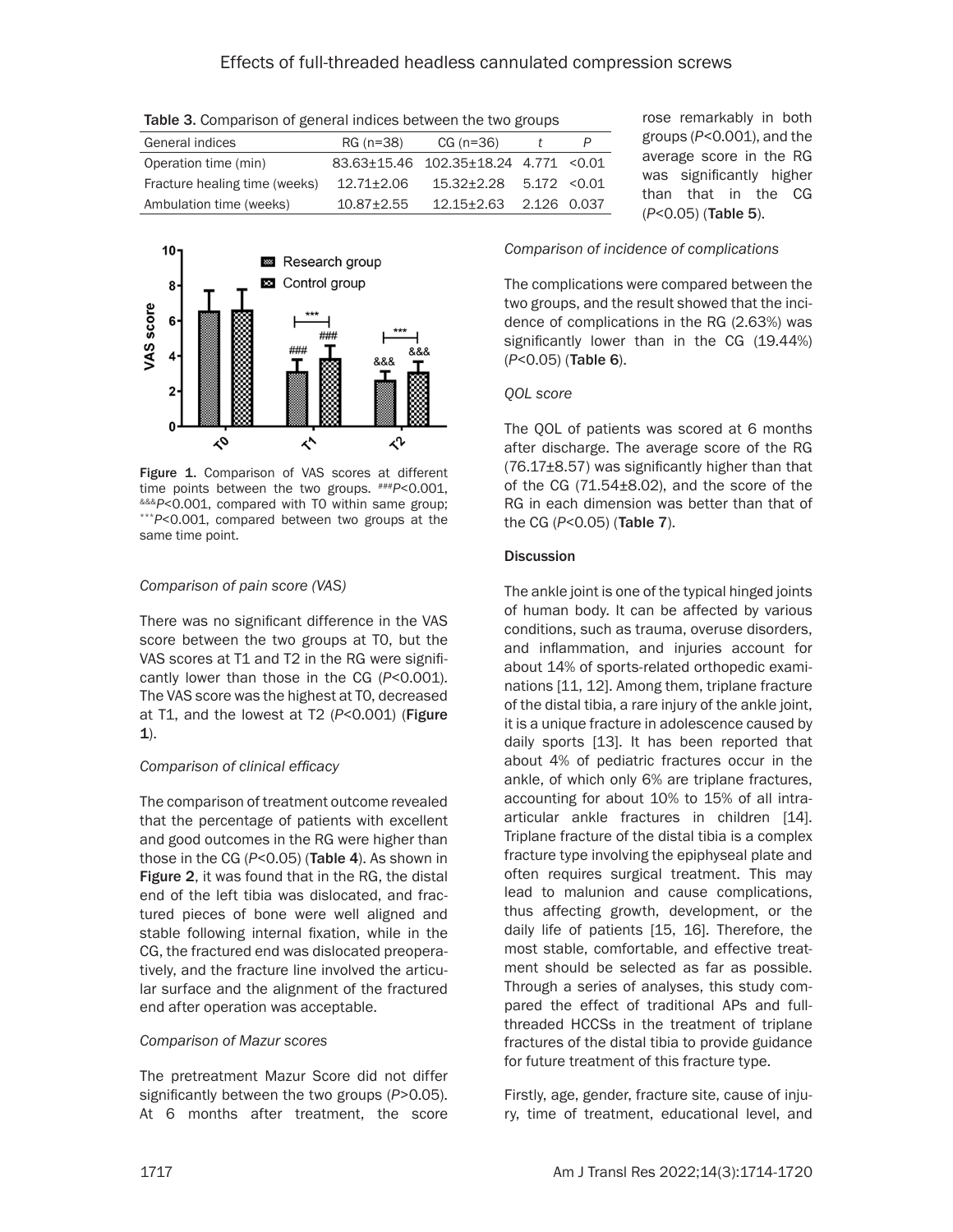Table 4. Comparison of efficacy between the two groups [n (%)]

| Efficacy                    | RG (n=38)  | CG (n=36)  | $Y^2$ |       |
|-----------------------------|------------|------------|-------|-------|
| Excellent                   | 22 (57.89) | 19 (52.78) |       |       |
| Good                        | 15 (39.47) | 11 (30.56) |       |       |
| Poor                        | 1(2.63)    | 6(16.67)   |       |       |
| Excellent and good rate (%) | 97.37%     | 83.33%     | 4.252 | 0.039 |



Figure 2. MRI image before and after treatment of the two groups. MRI images of pre-treatment (A) and post-treatment (B) in research group. MRI images of pre-treatment (C) and post-treatment (D) in control group.

| Table 5. Mazur scores of patients in the two groups |  |  |  |
|-----------------------------------------------------|--|--|--|
|-----------------------------------------------------|--|--|--|

| Group       | Before treatment | 6 months after treatment |
|-------------|------------------|--------------------------|
| RG (n=38)   | 25.86±5.17       | $92.12 + 6.15$           |
| $CG (n=36)$ | $25.23 + 4.96$   | 88.54+5.62*              |
|             | 0.534            | 2.610                    |
| D           | 0.595            | 0.011                    |

Note: \*indicates *P*<0.001 compared with that before treatment.

Table 6. Comparison of complications between the two groups [n] (%)]

| Complications                  | RG (n=38) | $CG (n=36)$ | $x^2$ | P     |
|--------------------------------|-----------|-------------|-------|-------|
| Infection                      | 0(0.00)   | 3(8.33)     |       |       |
| Skin necrosis                  | 0(0.00)   | 1(2.78)     |       |       |
| Looseness of internal fixation | 1(2.63)   | 1(2.78)     |       |       |
| Rupture of internal fixation   | 0(0.00)   | 2(5.56)     |       |       |
| Incidence (%)                  | 2.63%     | 19.44%      | 5.420 | 0.020 |

place of residence had no influence on postoperative fracture healing. The operation time, ambulation time in the RG that received full-threaded HC-CSs were significantly shorter than those in the CG. We speculate that this is because the triplane fractures of the distal tibia are more complex, and traditional anatomical steel plates cannot completely match the bone surface of all patients, which increases the difficulty of operation, resulting in longer operation and postoperative recovery time, as well as more complications [6]. Furthermore, the proportion of patients with excellent and good outcomes and the Mazur Scores in the RG were notably higher than those in the CG, indicating that fullthreaded HCCSs treatment was more beneficial to fracture healing and ankle function recovery. This may be because full-threaded HCCSs are more effective in fixing the fracture end and are more conducive to fracture surface healing [17]. Compared with full-threaded HCCSs, AP treatment caused more complications, such as infections and loosening or rupture of the internal fixation. Although traditional AP internal fixation reduces triplane fractures of the distal tibia in adolescents, it causes a larger wound surface and increases the risk of infection. In addition, the unpressurized fracture ends (where elastic compression of the fracture ends is not applied with an external fixator) are prone to fracture movement and separation. A study has found that fullthreaded HCCSs are safe with a low incidence of complica-

fracture healing time, and

tions that can be effectively

managed [18], which are consistent with the above results. Therefore, full-threaded HCCSs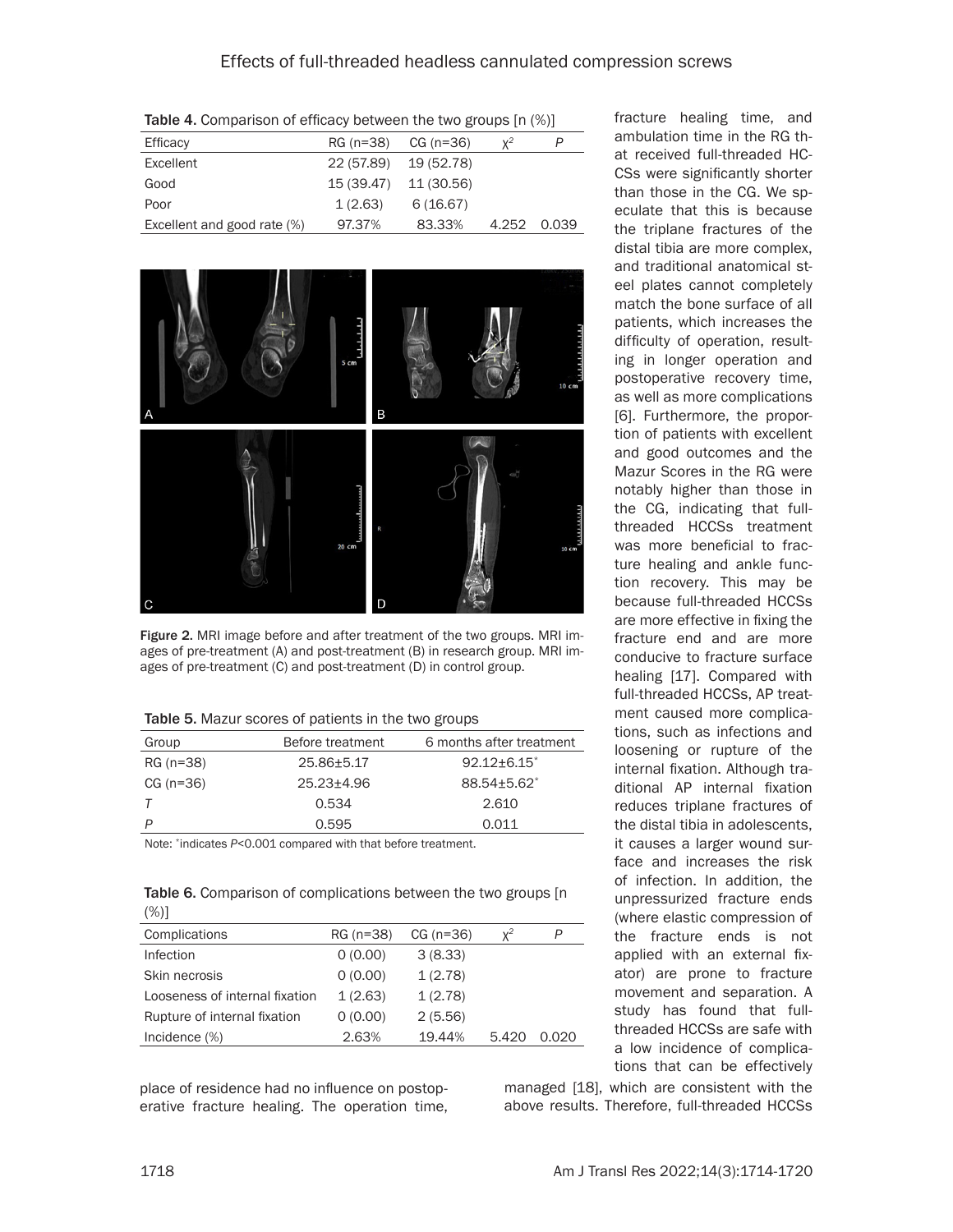| Item                 | RG $(n=38)$ CG $(n=36)$ t               | P     |
|----------------------|-----------------------------------------|-------|
| Physical functioning | 83.25±9.86 77.81±9.14 2.458             | 0.016 |
| Social functioning   | 80.11±9.32 75.62±8.85 2.123             | 0.037 |
| Mental health        | 73.07±8.41 68.97±8.16 2.127             | 0.037 |
| Vitality             | $67.54 \pm 7.42$ $62.13 \pm 6.85$ 3.254 | 0.002 |
| Bodily pain          | 76.88±7.84 73.19±7.1.2 2.116            | 0.038 |
| Average score        | 76.17±8.57 71.54±8.02 2.396             | 0.019 |
|                      |                                         |       |

Table 7, OOL score of patients in the two groups

are safer since they provide more robust fixation. Moreover, there was no significant difference in pain scores between the two groups before treatment, and the pain scores of patients in the RG were significantly lower than those in the CG after treatment. Another study has found that the use of headless compression screws is an appropriate choice in the ankle area owing to their advantages of providing successful fixation whilst not causing screw head irritation or pain due to being a less invasive approach, allowing shorter time to union, and lower complication rates [19].

Finally, a 6 month follow-up was conducted after surgery and found that the QOL scores in the RG were better than those in the CG, indicating that compared with traditional APs fixation, the use of full-threaded HCCSs was less painful, more conducive to recovery, and led to better long-term prognosis. A follow-up study also showed that no patient had loss of reduction, evidence of implant migration, or metallic failure, which is consistent with the above results [20].

The purpose of this study was to investigate the difference of therapeutic effects between fullthreaded HCCSs and APs in the treatment of triplane fractures of the distal tibia, and to explore a more appropriate treatment method. However, there are limitations to the study. For example, at present, there are few reports on full-threaded HCCSs and APs and their treatment, so it is impossible to compare the findings of our study with other literature results. In addition, due to the small sample size, it is possible that other studies may not capture the full spectrum of related incidences. We will continue to improve the results in future studies.

In summary, compared with APs, full-threaded HCCSs are more effective and safer, and can improve patient prognosis while reducing the incidence of complications.

## Acknowledgements

This work was supported by the Handan Science and Technology Bureau [Grant No. 172320- 8068-6].

#### Disclosure of conflict of interest

None.

Address correspondence to: Zhiping Liu, Department of Orthopedics II, Affiliated Hospital of Hebei University of Engineering, No. 81, Congtai Road, Congtai District, Handan 056002, Hebei Province, China. Tel: +86-0310-8572231; E-mail: [liuzhiping8@21cn.com](mailto:liuzhiping8@21cn.com)

## References

- [1] Liu H, Wang H, Shao B, Lu H, Zhang S, Ou L, Chen Y and Xiang L. Epidemiological evaluation of traumatic lower limb fractures in children: variation with age, gender, time, and etiology. Medicine (Baltimore) 2019; 98: e17123.
- [2] Decruz J, Antony Rex RP and Khan SA. Epidemiology of inpatient tibia fractures in Singapore-a single centre experience. Chin J Traumatol 2019; 22: 99-102.
- [3] Kasture S and Azurza K. Triplane ankle fracture with concomitant ipsilateral shaft of tibia fracture: case report and review of literature. J Orthop Case Rep 2017; 7: 84-87.
- [4] Holland TS, Prior CP and Walton RD. Distal tibial triplane fracture with ipsilateral tibial shaft fracture: a case series. Surgeon 2018; 16: 333-338.
- [5] Oken OF, Yildirim AO and Asilturk M. Finite element analysis of the stability of AO/OTA 43-C1 type distal tibial fractures treated with distal tibia medial anatomic plate versus anterolateral anatomic plate. Acta Orthop Traumatol Turc 2017; 51: 404-408.
- [6] Wu X, Xia Q, Rong K, Gan M, Wen G, Yin X and Yang H. Preliminary exploration of a quantitative assessment index for the matching performance of anatomical bone plates using computer. J Orthop Surg Res 2019; 14: 202.
- [7] Xie J, Xu D, Zheng X, Zhou M, Ouyang W, Zhang T and Lu L. Kirschner wire temporary intramedullary fixation combined with a locking anatomical plate versus a reconstruction plate in the treatment of comminuted clavicular fractures: a retrospective study. Biomed Res Int 2018; 2018: 5017162.
- [8] Dai J, Wang X, Zhang F, Zhu L and Zhen Y. Treatment of distal metaphyseal tibia fractures using an external fixator in children. Medicine (Baltimore) 2019; 98: e17068.